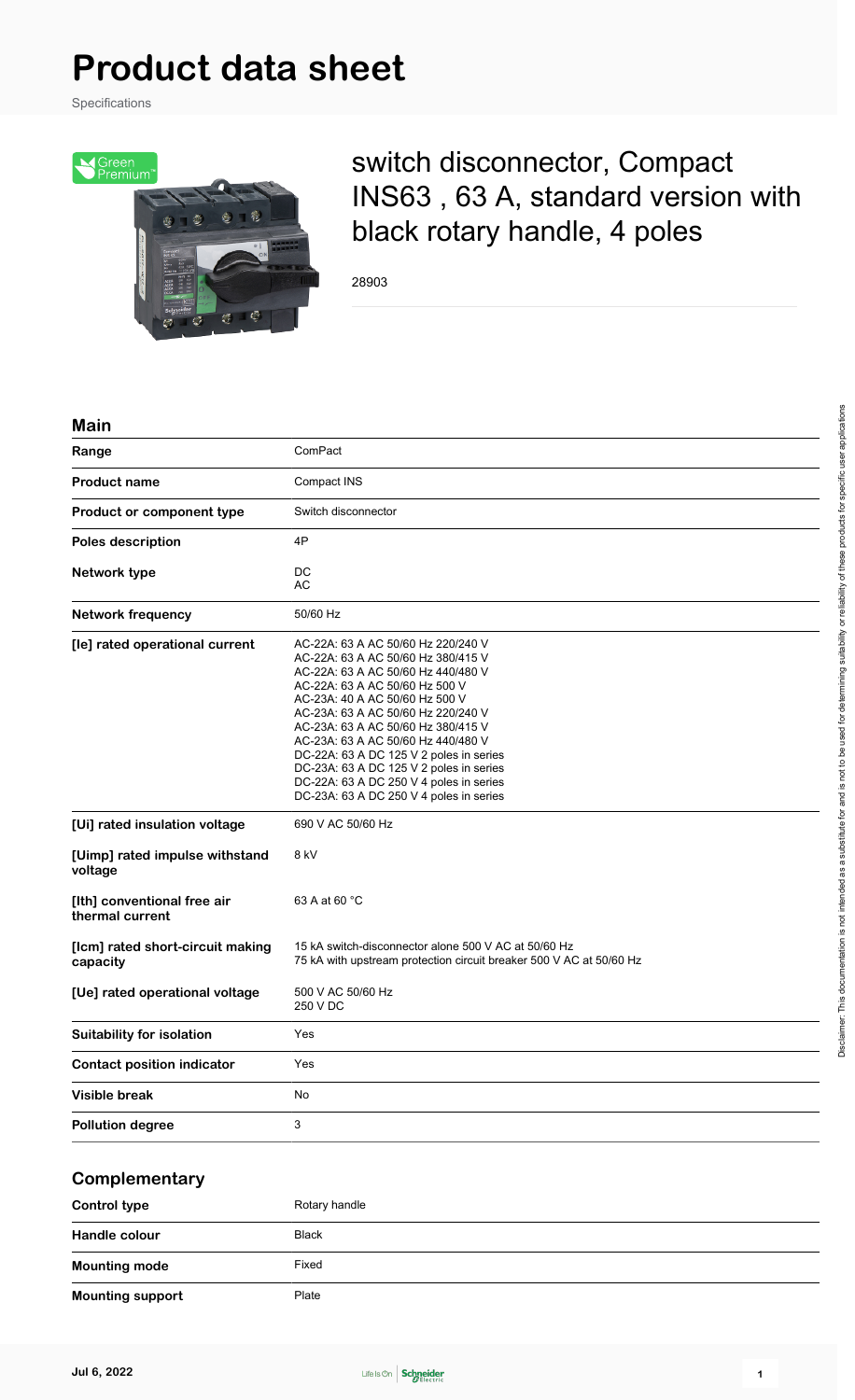|                                             | DIN rail                                                                                                                                                                                                                                                                                                                                                                                                                                                 |
|---------------------------------------------|----------------------------------------------------------------------------------------------------------------------------------------------------------------------------------------------------------------------------------------------------------------------------------------------------------------------------------------------------------------------------------------------------------------------------------------------------------|
| <b>Upside connection</b>                    | Front                                                                                                                                                                                                                                                                                                                                                                                                                                                    |
| <b>Downside connection</b>                  | Front                                                                                                                                                                                                                                                                                                                                                                                                                                                    |
| Cable cross section                         | $1.550$ mm <sup>2</sup>                                                                                                                                                                                                                                                                                                                                                                                                                                  |
| <b>Maximum power</b>                        | AC-23: 15 kW at 220/240 V AC 50/60 Hz<br>AC-23: 22 kW at 500/525 V AC 50/60 Hz<br>AC-23: 30 kW at 380/415 V AC 50/60 Hz<br>AC-23: 30 kW at 440 V AC 50/60 Hz                                                                                                                                                                                                                                                                                             |
| <b>Rated duty</b>                           | Uninterrupted                                                                                                                                                                                                                                                                                                                                                                                                                                            |
| Intermittent duty class                     | Class 120 - 60 %                                                                                                                                                                                                                                                                                                                                                                                                                                         |
| <b>Enclosure dimensions for Ithe</b>        | 190 mm x 115 mm x 55 mm                                                                                                                                                                                                                                                                                                                                                                                                                                  |
| [Icw] rated short-time withstand<br>current | 0.67 kA during 20 s conforming to IEC 60947-3<br>1.73 kA during 3 s conforming to IEC 60947-3<br>3 kA during 1 s conforming to IEC 60947-3<br>0.55 kA during 30 s conforming to IEC 60947-3                                                                                                                                                                                                                                                              |
| <b>Mechanical durability</b>                | 20000 cycles                                                                                                                                                                                                                                                                                                                                                                                                                                             |
| <b>Electrical durability</b>                | AC-22A: 1500 cycles 220/240 V AC 50/60 Hz<br>AC-22A: 1500 cycles 380/415 V AC 50/60 Hz<br>AC-22A: 1500 cycles 440 V AC 50/60 Hz<br>AC-22A: 1500 cycles 500 V AC 50/60 Hz<br>AC-23A: 1500 cycles 220/240 V AC 50/60 Hz<br>AC-23A: 1500 cycles 380/415 V AC 50/60 Hz<br>AC-23A: 1500 cycles 440 V AC 50/60 Hz<br>AC-23A: 1500 cycles 500 V AC 50/60 Hz<br>DC-22A: 1500 cycles 250 V DC 4 poles in series<br>DC-23A: 1500 cycles 250 V DC 4 poles in series |
| <b>Connection pitch</b>                     | <b>18 mm</b>                                                                                                                                                                                                                                                                                                                                                                                                                                             |
| Height                                      | 85 mm                                                                                                                                                                                                                                                                                                                                                                                                                                                    |
| Width                                       | 90 mm                                                                                                                                                                                                                                                                                                                                                                                                                                                    |
| <b>Depth</b>                                | 62.5 mm                                                                                                                                                                                                                                                                                                                                                                                                                                                  |
| Net weight                                  | $0.6$ kg                                                                                                                                                                                                                                                                                                                                                                                                                                                 |
|                                             |                                                                                                                                                                                                                                                                                                                                                                                                                                                          |
| <b>Environment</b>                          |                                                                                                                                                                                                                                                                                                                                                                                                                                                          |
| <b>Standards</b>                            | IEC 60947-3<br>IEC 60947-1                                                                                                                                                                                                                                                                                                                                                                                                                               |
| <b>Product certifications</b>               | CCC<br><b>KEMA-KEUR</b>                                                                                                                                                                                                                                                                                                                                                                                                                                  |
| IP degree of protection                     | IP40 conforming to IEC 60529                                                                                                                                                                                                                                                                                                                                                                                                                             |
| IK degree of protection                     | IK07 conforming to EN 50102                                                                                                                                                                                                                                                                                                                                                                                                                              |
| Ambient air temperature for<br>operation    | $-2570 °C$                                                                                                                                                                                                                                                                                                                                                                                                                                               |
| Ambient air temperature for<br>storage      | $-5085 °C$                                                                                                                                                                                                                                                                                                                                                                                                                                               |
| <b>Packing Units</b>                        |                                                                                                                                                                                                                                                                                                                                                                                                                                                          |
| <b>Unit Type of Package 1</b>               | <b>PCE</b>                                                                                                                                                                                                                                                                                                                                                                                                                                               |
| <b>Number of Units in Package 1</b>         | 1                                                                                                                                                                                                                                                                                                                                                                                                                                                        |
| Package 1 Weight                            | 650.0g                                                                                                                                                                                                                                                                                                                                                                                                                                                   |
| Package 1 Height                            | $10 \text{ cm}$                                                                                                                                                                                                                                                                                                                                                                                                                                          |
| Package 1 width                             | 9.2 cm                                                                                                                                                                                                                                                                                                                                                                                                                                                   |
| Package 1 Length                            | $10 \text{ cm}$                                                                                                                                                                                                                                                                                                                                                                                                                                          |
| <b>Unit Type of Package 2</b>               | P <sub>12</sub>                                                                                                                                                                                                                                                                                                                                                                                                                                          |
| <b>Number of Units in Package 2</b>         | 144                                                                                                                                                                                                                                                                                                                                                                                                                                                      |
| Package 2 Weight                            | 109.784 kg                                                                                                                                                                                                                                                                                                                                                                                                                                               |